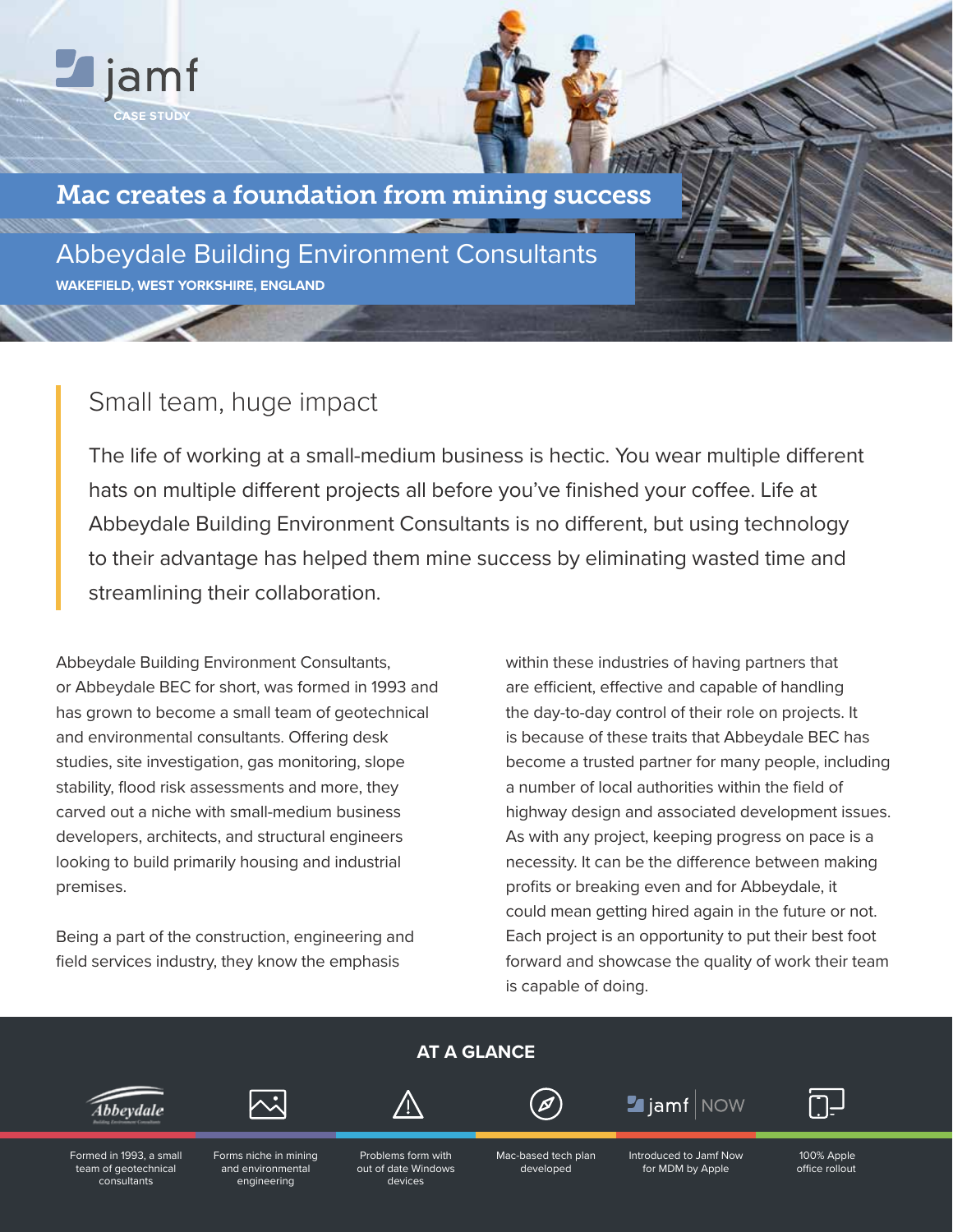



### **MASTERS OF THEIR OWN DOMAIN**

As a small business themselves, Abbeydale BEC knows the life of covering as much ground as possible every day on projects. In order to do this, they know each employee has to feel empowered and capable of being in control of every aspect of their day-to-day work – including the tools they use. As many companies do, Abbeydale BEC gave each of their employees a Windows computer during their onboarding so that each member of the team had access to the same hardware, software and programs, but over time cracks began to form.

Abbeydale noticed that slowly but surely every device became outdated which meant that they were opening themselves up to security threats. Without a dedicated IT department to assist in this, the responsibility would have fallen to the individual user to update their computer, but employees felt a lot of pressure that they may cause problems or harm to their devices if they made updates. No one had professional IT experience which meant none felt comfortably in control of their own devices.

As GDPR regulations took effect and expectations around security were increased, Abbeydale BEC knew they had a responsibility to keep their company and client's information secure. Having sensitive client information, job site information and planning/ purchasing data on devices that weren't up to date wasn't going to suffice. Abbeydale BEC knew something had to change. They were due for a refresh on their technology and needed to enable their team to feel comfortable with their devices, relieving the pressure they were feeling of day-to-day device management.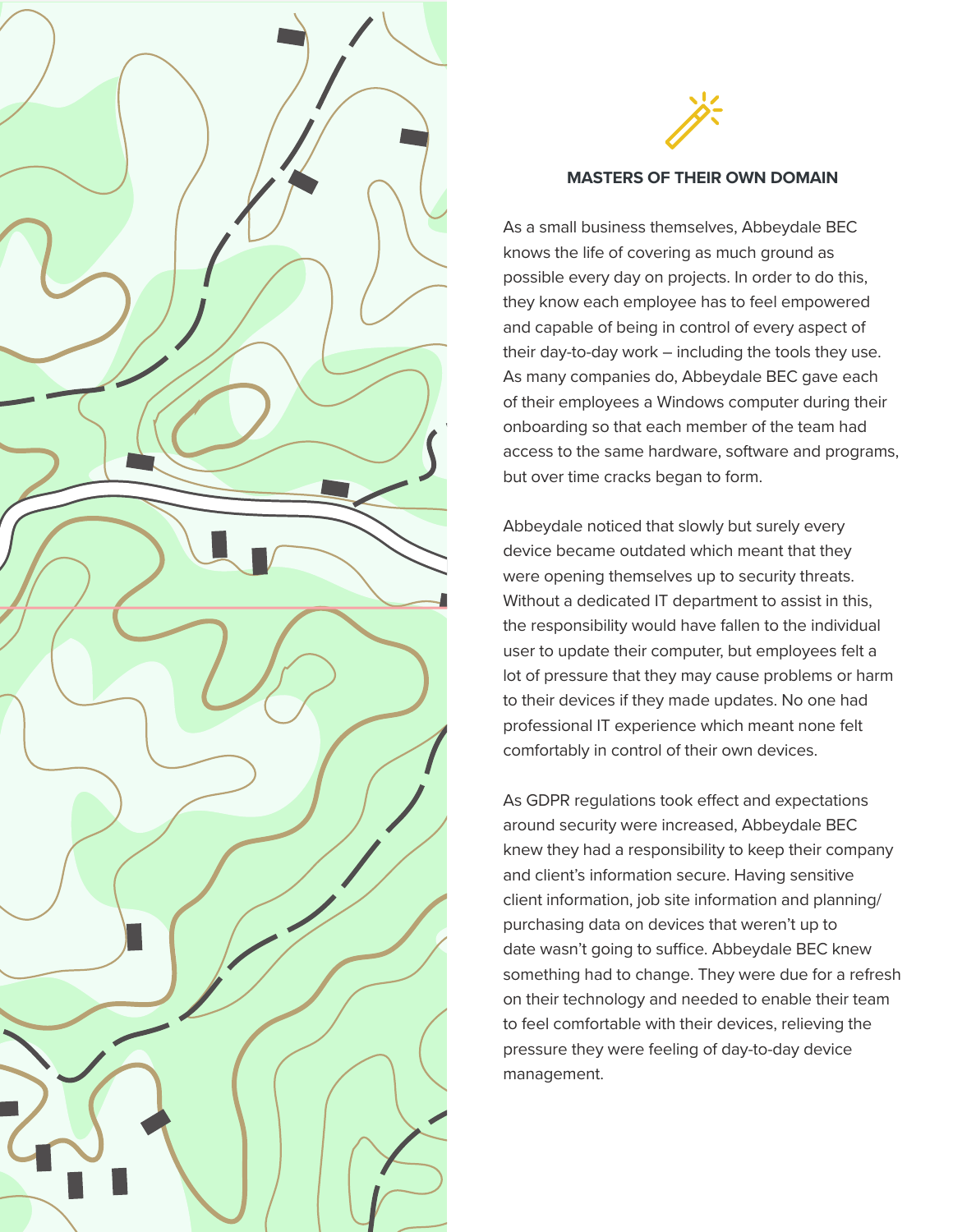"[Jamf Now has] given me a lot of confidence that we have the necessary management and security in place for our devices. It also gives the users a lot of confidence when they are using their devices."

– Rick Saville, Director, Abbeydale BEC

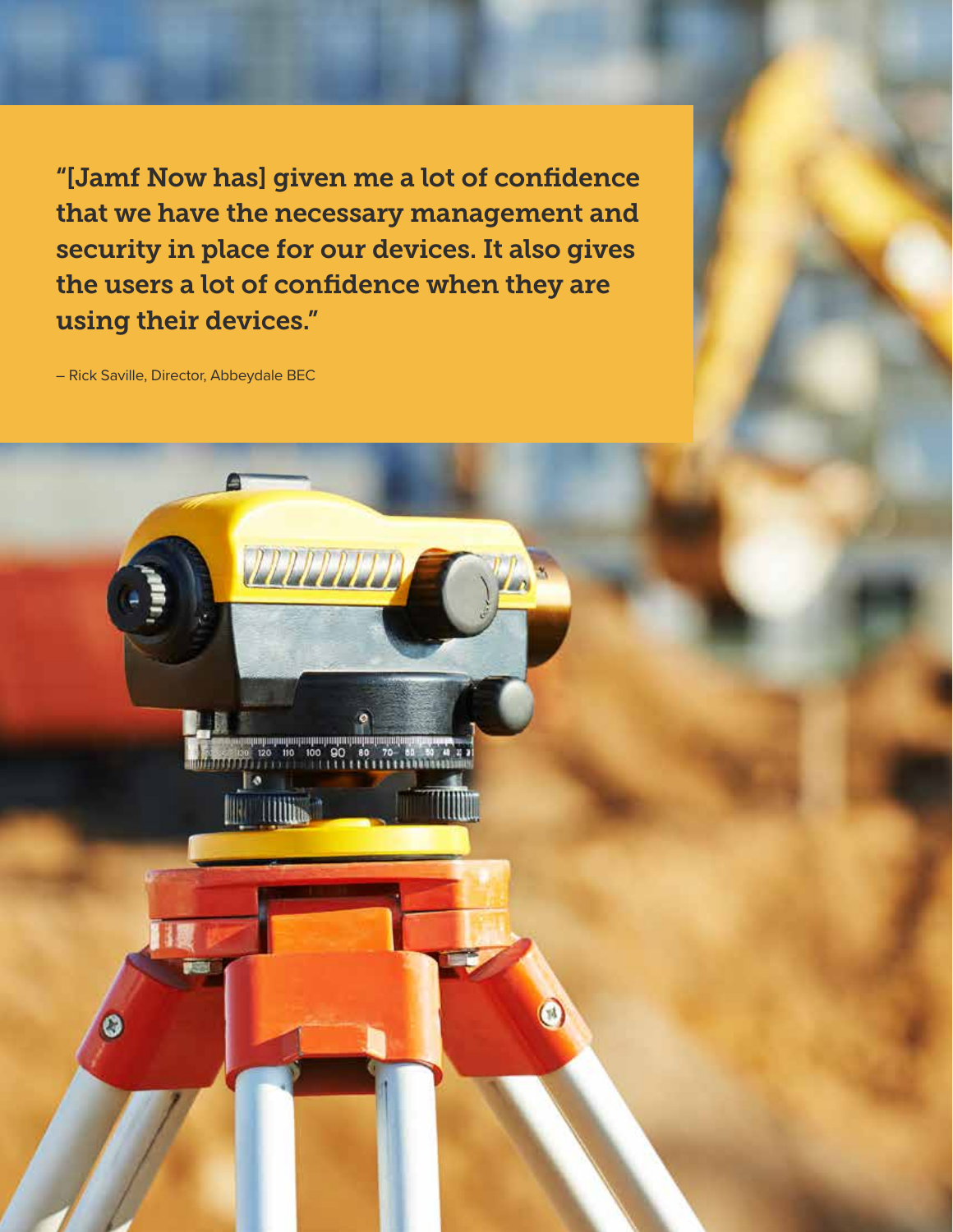# **PROGRESS IS ONLY POSSIBLE WITH CHANGE**

Rick Saville, a Director at Abbeydale BEC, recognized the needs of the team and, with no professional IT experience, took it upon himself

to investigate how to make the most of their next investment into technology. He needed to make sure they could offer employees the best hardware available and a suite of tools and software that would allow each team member to produce their best work, all while giving Abbeydale BEC an easy way to keep each of the devices up to date and secure.

As he began his research, it became clear to him that a system based around Apple's Mac offered him the ability to easily keep devices updated through free OS Updates, leverage Apple's native security for GDPR compliance, give the team access to the entire App Store full of tools and apps and was a set up that Rick was already very familiar with in his personal use. He just needed to find out how to accomplish all his other goals and learn the best practices for rolling them out and managing them day-to-day within a commercial setting. For that, he turned to his Apple Retail Store and their Apple Business Team.

Working with the Apple Business Team, Rick began his plans for Abbeydale BEC's new Mac-based tech plan and was introduced to mobile device management (MDM) and Jamf Now. His Apple Business Team Rep showed him how, through MDM, he would be able to do a lot of things he was looking to do from a central location – all without manually intervening or relying on his team to perform these tasks. They also discussed that by choosing Jamf Now as their MDM provider, they would get an MDM platform built specifically for small businesses and Apple devices. Jamf Now gives anyone the ability to succeed with Apple devices without needing the same level of IT "knowhow" that a robust, enterprise-level platform demands. "The decision to select Jamf Now was easy after learning it was built for Apple-focused environments and small businesses, but it was even easier after being told Apple, themselves, use Jamf for their own device management needs."